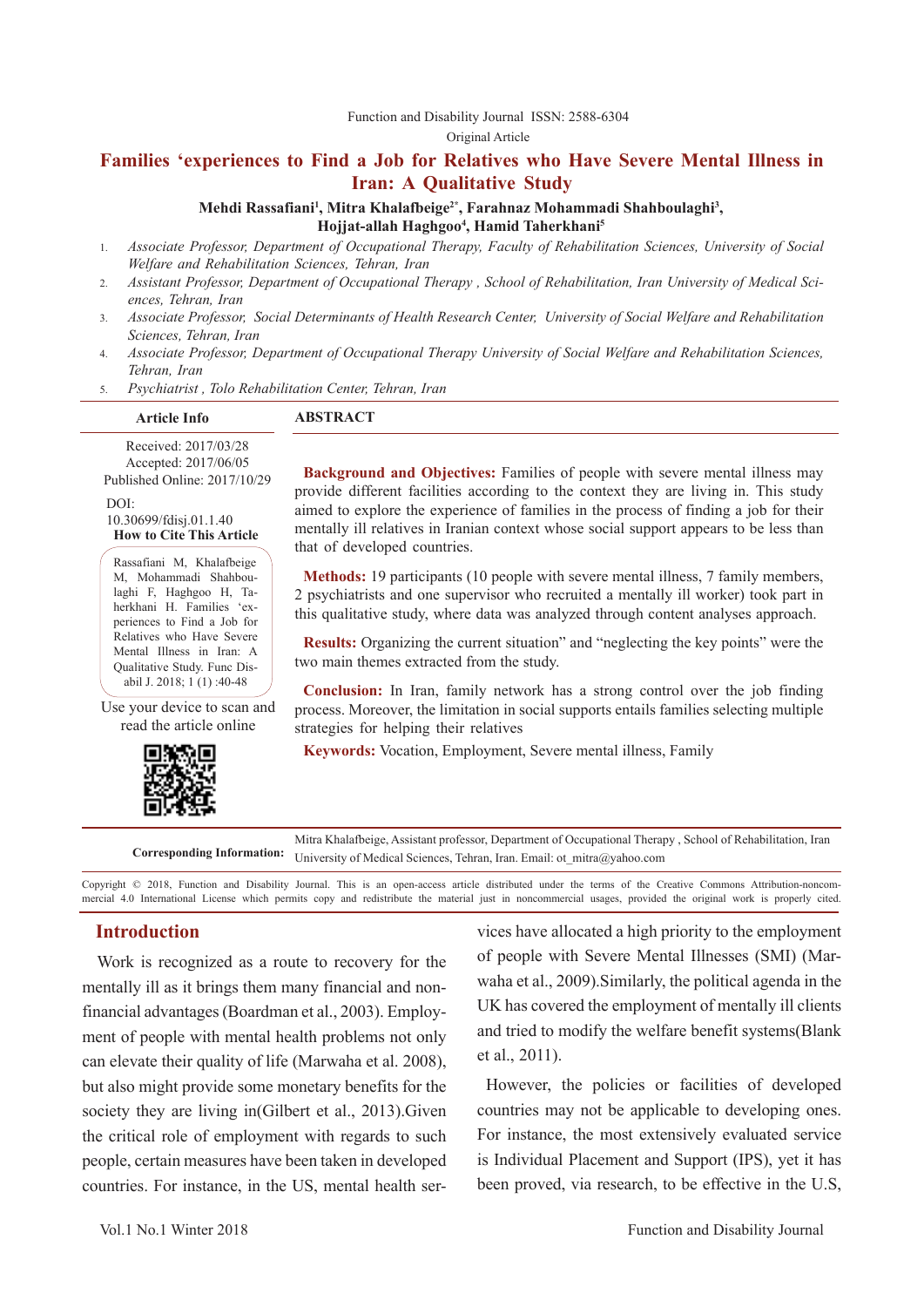#### 41. Families 'experiences to Find a Job for Relatives ...

Canada, Brazil and Australia (Fossey, 2010). Another example is "Work incentive" which is financial facilities for mental disabilities provided by the Social Security Administration (SSA) in the USA (Liberman , 2009). In Iran, as a developing country, work programs are limited to modified sheltered workshops and such services as IPS and SSA are yet to be developed.

In such conditions, factors like "family" may become prominent as far as a finding job for patients with SMI. In general, families often exert positive influence on career development (Isik, 2013). Researches suggest that families of people with SMI can facilitate the job finding process (Drapalski et al., 2009). In fact, family support can be considered as a positive and enabling factor regarding people with mental health issues (Tse 2002). Dunn et al (2010) found that families try to convey a positive feeling to their mentally ill relatives or assist them in finding and sustaining a job. Similarly, Alverson (2006) revealed that certain families can act as either a job seeker or a sponsor for their relatives. In contrast, Henry (2004) indicated that families may prevent their relatives from getting back to work, as they are afraid their patients may either lose disability payments, or might not be capable enough to work. Ergo, says the roles of the family and their experiences in job finding do not seem homogenous.

Moreover, given the different policies in the West and East, the kind and amount of families' experiences may differ. While in developing countries social support is partial (Ohaeri, 2001), Western families are under subtle consideration by their governments and their burdens, needs, perceptions, life styles and other issues are considered (van Wijnagarden et al. , 2000). Furthermore, due to the dominance of strong family relationships, particularly in Iran, most of the patients may receive extra support from their caregivers (Khalafbeigi et al., 2015). Besides, due to the absence of common vocational services in Iran, families are under more pressure when finding a job for their patients, hence their experience may represent certain diversities.

Some studies have explored the benefit of family involvement in job finding, however; the details of such involvement, have not yet been investigated. Also, quantitative researches have mostly focused on the efficacy of specific approaches, IPS in particular, regarding employment (Blank et al., 2011). Finally, most qualitative studies have explored service users' perspectives (For example, Woodside et al. 2006, Huff et al. 2008; Boo et al., 2011), or service providers' views(For instance, Blitz 2005, Lemieux et al. 2011) or both(Henry, 2004)without accounting for the experiences of families. Given the holistic approach of occupational therapy, it is necessary that our practice be focused on the complicate dynamics among the client, family and community. Therefore, the aim of the present study was to explore the experience of Iranian families during the job finding process in the absence of a rich social support.

Considering the high unemployment rate of people with SMI{e.g., Australia: 78%, France: 88.5%, Germany: 70% (Harvey et al., 2013), Iran: 70% (Nabdel et al., 2002)}and its economic impact on the society, exploring the effect of family's role can provide useful information for service providers, even in countries with various services provided for the mentally disabled.

# **Material and Methods**

Using latent content analysis, a qualitative approach (Graneheim, 2004) was employed in the present research. Participants included ten people with SMI who had been receiving outpatient mental health services, seven family members, two psychiatrists and one supervisor who recruited a mentally ill worker.

The characteristics of the participants are depicted in Table 1 and 2.

The recruited patients had a job experience of at least six months or were looking for a job, above the age of 18. These patients were at the chronic phase of their illness (according to medical records) and were willing to participate in the study and had the ability to communicate with the interviewer. Other participants (family members, psychiatrists and the supervisor) had experience or expertise in the process of job finding for people with SMI.

Data was collected through semi-structured inter-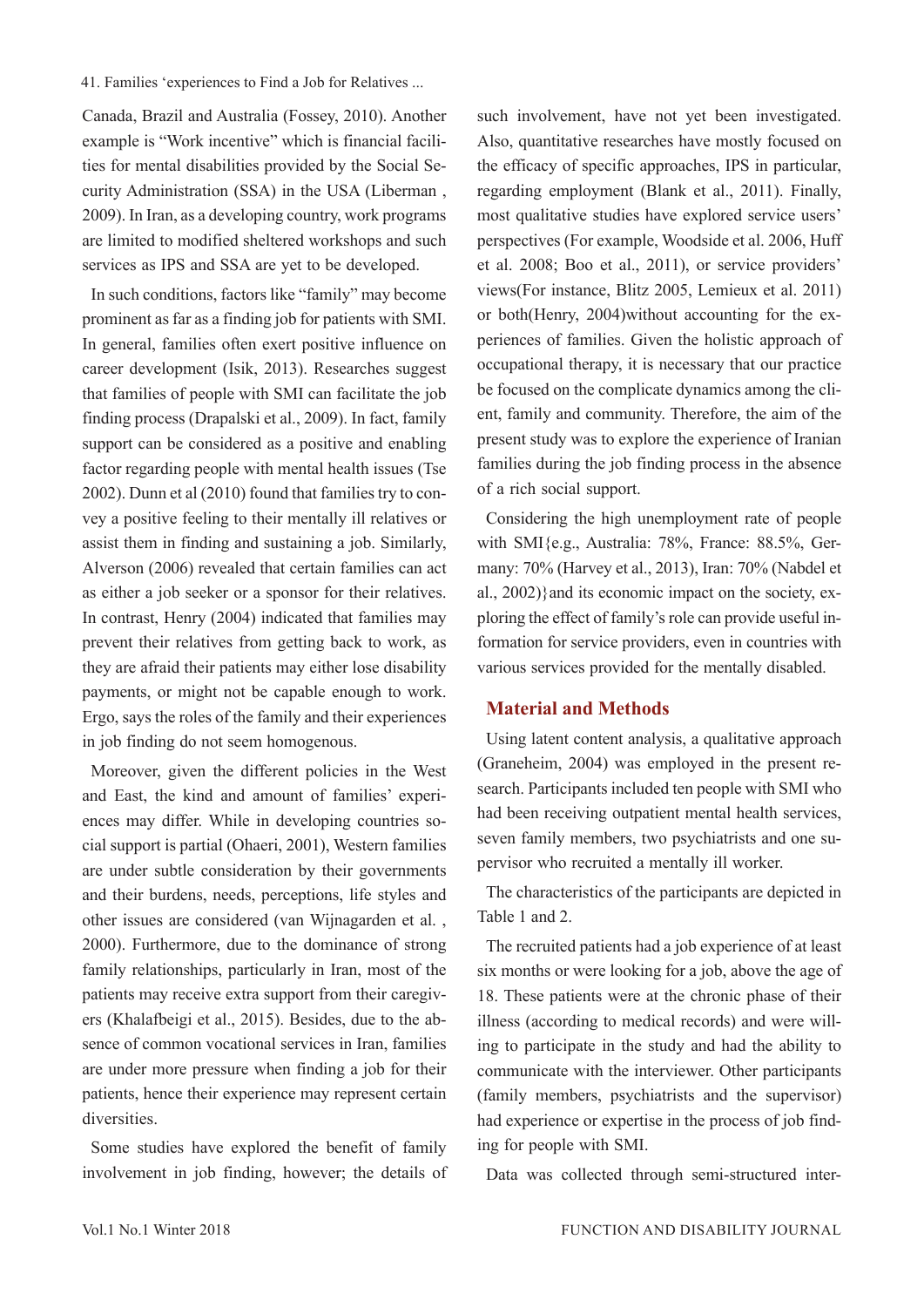views. In the beginning, participants were asked openended, general questions about the role and position of the families as far as job finding was concerned: "How did your family act when you were looking for a job?", "What problems did you (family member) face when finding a job for your ill relative?" were among the asked questions. These questions became more focused through following and probe questions such as, "Explain more" or "What do you mean exactly?"

Interviews lasted from13 to 60 minutes. Prior to the interview, a written informed consent was obtained from the participants. The time and place of the interviews were agreed by both parties. The participants had the right to leave the study at any time and contact the interviewer if they had any questions about the study. Recorded interviews were kept in safe, password protected files.

Interviews were transcribed and analyzed using qualitative latent content analysis which involved reading the texts several times so as to obtain a sense of the whole, selecting the meaning units, making them condensed and abstracted and labeling them with a code. Next, the codes were compared with regard to differences and similarities, subcategorized and finally categorized. The credibility of the data was determined through maximum variation in sampling, peer check, external check, memoing and prolonged engagement with the participants and data.

## **Results**

Based on the participants' experiences, two main themes were identified: "organizing the current situation" and "neglecting the key points".

 Participants' quotes were presented along with the description of the categories.

## **Organizing the Current Situation**

This category indicates the strategies used by families to manage and speed up the job finding process. Subcategories include: becoming an employer, financial and emotional support and searching for information and resources.

## **Becoming an Employer**

Families who thought their relatives were not able

to find a job on their own or probably were not fit for working, tried to set up family businesses and become their supervisor.

A patient's sister stated:

"I bought six sewing machines and had my brother work with one of them…..Of course I tried to give him the simplest patterns….His salary was per hours, like other workers…" (Participant 4).

## A psychiatrist said:

"I see that many families prefer to set up a family business or take them (relatives) to their own work place. I remember a case where the father had a grocery store and had his son work for him, the results of which were wonderful (Participant 5).

## **Financial and Emotional Support**

Financial and emotional support was the most highly employed strategy. Families tried to motivate their relatives by mentioning the existence of a bright future, and inspiring the sense of empowerment, and to prevent unemployment by putting them under emotional pressure and providing financial contribution during the job finding. One patient said:

"I wanted to sell some of my paintings in a series of exhibitions, yet my family knew that and bought them from me. They wanted to help me, of course. My cousin bought my paintings at even a higher price!"(Participant 2).

The father of a patient stated:

"He loves driving and always likes to work in a car rental agency as a driver, so I bought a new car for him and pushed him down that road"(Participant 12).

### **Searching for Information and Resources**

Most families tried to introduce their relatives to their own workplace. Some explored special facilities (like various payments). Others tried to receive information from certain sources (for example, their regional Ministry of Labor or the psychiatric team). A psychiatrist said:

"…actually we see the hierarchy of needs in many patients. When they get better step by step, families alter their needs….and ask us, 'doctor, do you know any place for work? Do you know any job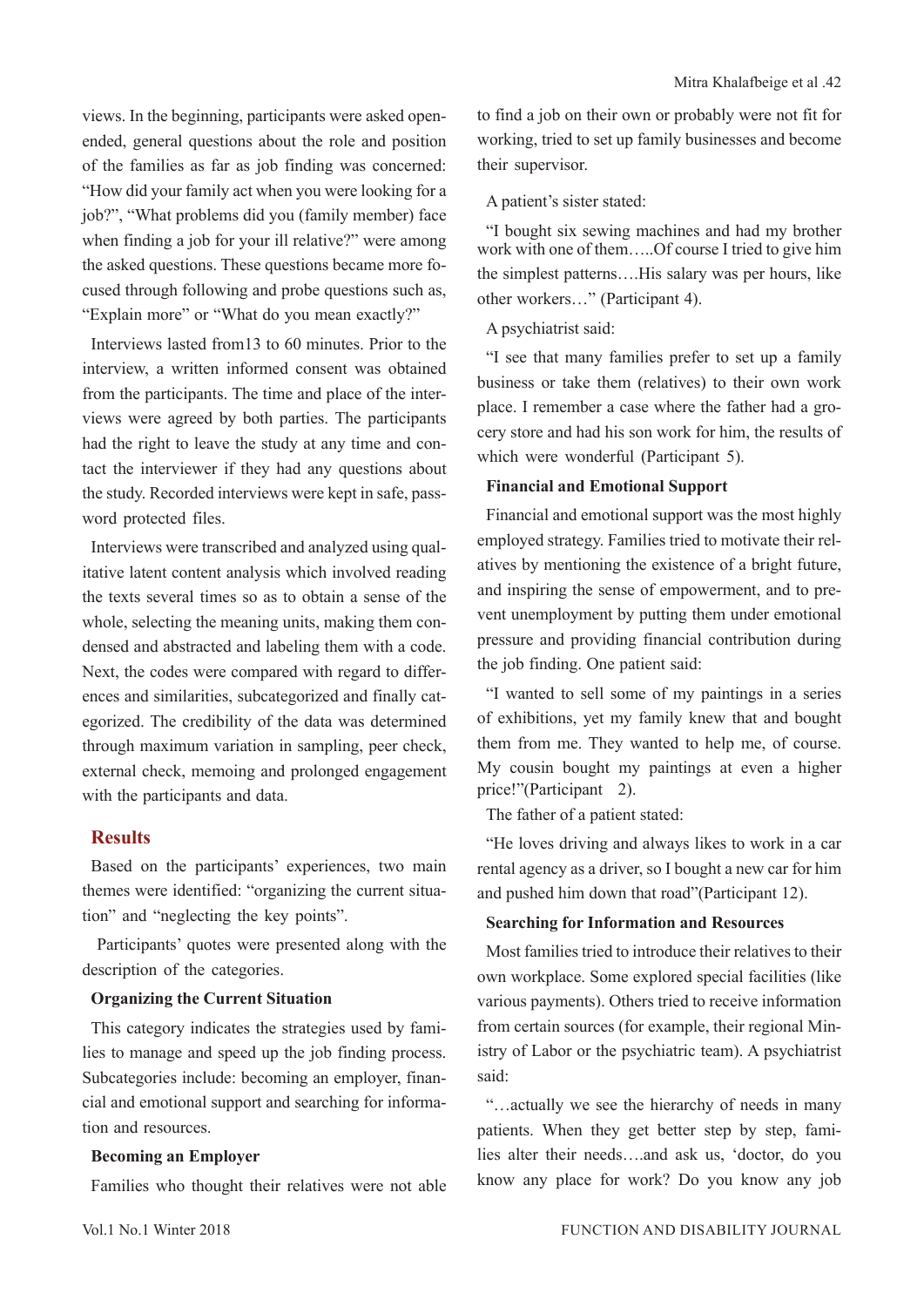43. Families 'experiences to Find a Job for Relatives ... positions?'"(Participant8).

A mother who was a psychologist and worked in a psychiatric hospital declared:

"I spoke with the head nurse of our unit and asked her to find a light work for my daughter here….you know she (the daughter) graduated from midwifery school….I also asked our social worker what the best

job might be for her"(Participant 14).

### **Ignoring the Key Points**

Although most families tried to manage the process of job finding, some neglected the important points which could facilitate the situation. Subcategories include: ignoring patient's preferences and ignoring the therapeutic comments.

#### **Ignoring Patient's Preferences**

Some families found a job or refused or postponed some job opportunities without considering their relative's interest or abilities. Some did not provide any kind of support. A patient said:

"I never had the opportunity to ask my mom what it (work) was. I did not find any chance to ask how much the salary was. My dad merely told me to go (to work) in the morning and comeback in the afternoon for lunch "(Participant 19).

Another patient said:

"My sister told my Mom: 'don't push him to find a work, he is sick, he is not able to have a job. Let him be in his own world!'.....For years I tried to have a job but no body, nobody even told me how. I was totally forgotten" (Participant3).

## **Ignoring the Therapeutic Comments**

Sometimes families rejected the therapeutic advices. For example, they manipulated the dosage of the prescriptive drugs to control the side effects or found a job without any consultation with a team member. A patient's spouse, who ignored the doctor's orders, said:

"At his previous work, he had conflicts with others so we took him to the doctor. The doctor gave him some pills and he slept for one week! We had a lot of issues, so I didn't let him take them anymore. As he is very nervous, he hasn't been able to find any job so far "(Participant 17).

Also, a father whose son could never have a job said:

"His doctor said that he can't do much work, but I do not agree…. we didn't consult with him (doctor) regarding the job finding process anymore… ."(Participant7).

| Participants,<br>number | <b>Diagnosis</b> | Gen-<br>der |     | <b>Education</b>  | <b>Marital</b><br><b>Status</b> | <b>Current work</b><br><b>status</b>                           | <b>Work history</b>               |                                  |
|-------------------------|------------------|-------------|-----|-------------------|---------------------------------|----------------------------------------------------------------|-----------------------------------|----------------------------------|
|                         |                  |             | Age |                   |                                 |                                                                | <b>Before onset</b><br>of illness | <b>After onset</b><br>of illness |
| $\mathbf{1}$            | Schizophrenia    | Male        | 30  | Master            | Single                          | employed                                                       | N <sub>o</sub>                    | Yes                              |
| $\overline{2}$          | Schizophrenia    | Male        | 50  | Associated degree | Single                          | Unemployed                                                     | Yes                               | Yes                              |
| $\overline{3}$          | Schizophrenia    | Male        | 50  | Master            | Married                         | Unemployed                                                     | Yes                               | Yes                              |
| 9                       | Bipolar          | Male        | 33  | Diploma           | Single                          | Unemployed                                                     | N <sub>o</sub>                    | yes                              |
| 10                      | Bipolar          | Male        | 32  | Diploma           | Married                         | Unemployed                                                     | yes                               | yes                              |
| 13                      | Bipolar          | Female      | 24  | Associated degree | Single                          | Unemployed                                                     | N <sub>o</sub>                    | No                               |
| 15                      | Schizophrenia    | Female      | 40  | Master            | Single                          | employed                                                       | yes                               | yes                              |
| 16                      | Bipolar          | Male        | 37  | illiterate        | Married                         | Unemployed<br>(receiving assur-<br>ance disability<br>payment  | yes                               | yes                              |
| 18                      | Schizophrenia    | Male        | 54  | Diploma           | Married                         | Unemployed<br>(receiving assur-<br>ance disability<br>payment) | yes                               | Yes                              |
| 19                      | Schizophrenia    | Male        | 40  | Diploma           | Single                          | Unemployed                                                     | No                                | Yes                              |

*Table 1. demographic characteristic of participants (patients)*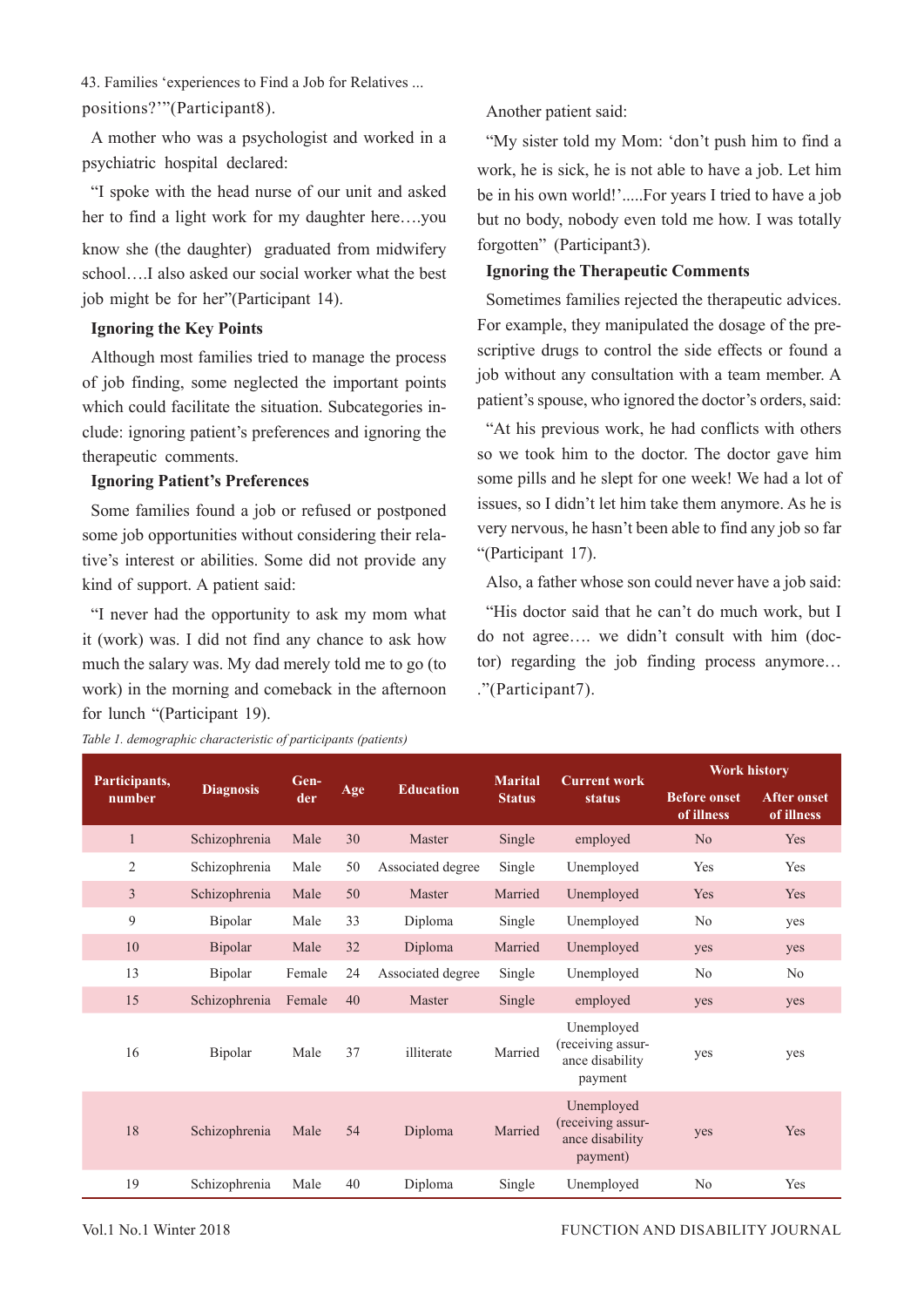| Participants, number | <b>Position</b>       | Age | <b>Education</b> |
|----------------------|-----------------------|-----|------------------|
| $\overline{4}$       | Sister                | 45  | Diploma          |
| 5                    | Psychiatrist (Male)   | 60  | Doctorate        |
| 6                    | supervisor            | 57  | Diploma          |
| 7                    | Father                | 54  | Diploma          |
| 8                    | Psychiatrist (Female) | 42  | Doctorate        |
| 11                   | Spouse (Female)       | 30  | Diploma          |
| 12                   | Father                | 70  | illiterate       |
| 14                   | Mother                | 35  | Master           |
| 17                   | Spouse (Female)       | 31  | Secondary School |
| 20                   | Mother                | 55  | Master           |

*Table 2. demographic characteristic of participants(family members, psychiatrists and the supervisor)*

## **Discussion**

Results showed that most of the families emphasized on the importance of work. It is best if the work and person are both considered (Whiston 2004). If families focus merely on the financial dimension of the work or have high expectations from their relatives, they may unintentionally impose a lot of pressure on them. In such cases, individuals probably pursue job opportunities just for the income (Rosso et al. 2010). In contrast, positive attitudes toward people's abilities can motivate them in job finding (Killeen 2004). Therefore, family psycho-education programs could be helpful for modifying families' attitudes and strategies in finding a job. Given the fact that families of people with SMI experience burden and distress (Martens 2001) and they consider their patient's unemployment as the most negative issue(Harvey et al. 2001), and due to the relation between vocational outcomes and the impact of illness on family members (Corbière et al 2015), more attention should be given to such programs.

Results also depicted that family support often puts pressure on the process of job finding, which is in contrast to Corbière et al (2011) findings. They found that the more support patients receive, the less time they spend at work, because they consider the family as a solution for all problems and consequently lose their autonomy. Rossoet al (2010), however, stated that when families provide a supportive and pleasant environment or encourage the individuals' efforts, the patient pursue their work goals more confidently.

The cooperation of families and patients reinforces the "worker role" in the latter (Kennedy‐Jones et al. 2005). The family protection or so-called "natural support" can facilitate vocational outcomes regardless of the job place the clients are working in. (Vilotti et al 2017) Lack of support entails a situation where despite verbal intention toward having a job, patients deal with the job finding process passively (Alverson et al. 2006).

Such conflicts can be explained in terms of the kind of support; when the family plays the dominant role, the patient experiences ambivalence towards their choice and family priorities (Alverson et al. 2006). Since people with SMI have difficulties in judgment and decision making, such ambivalence may exacerbate the condition. Achieving the best results from vocational programs, a relative balance between family support and patients' independence through family education programs seems necessary.

The strategies used by Iranian families seem similar to those of other countries, except for the variations these strategies indicate. The findings are most similar to Dunn et al. (2010). Although, in both contexts, emotional support and family businesses are detectable, our participants did not believe in the patients' potency, and that is why they went for family businesses. In Dunn's study, nonetheless, families thought that more flexibility was present in family businesses .

The limitation of our study was that among the patients, only two had a job; others either lost their job or did not have any. It would have been better to take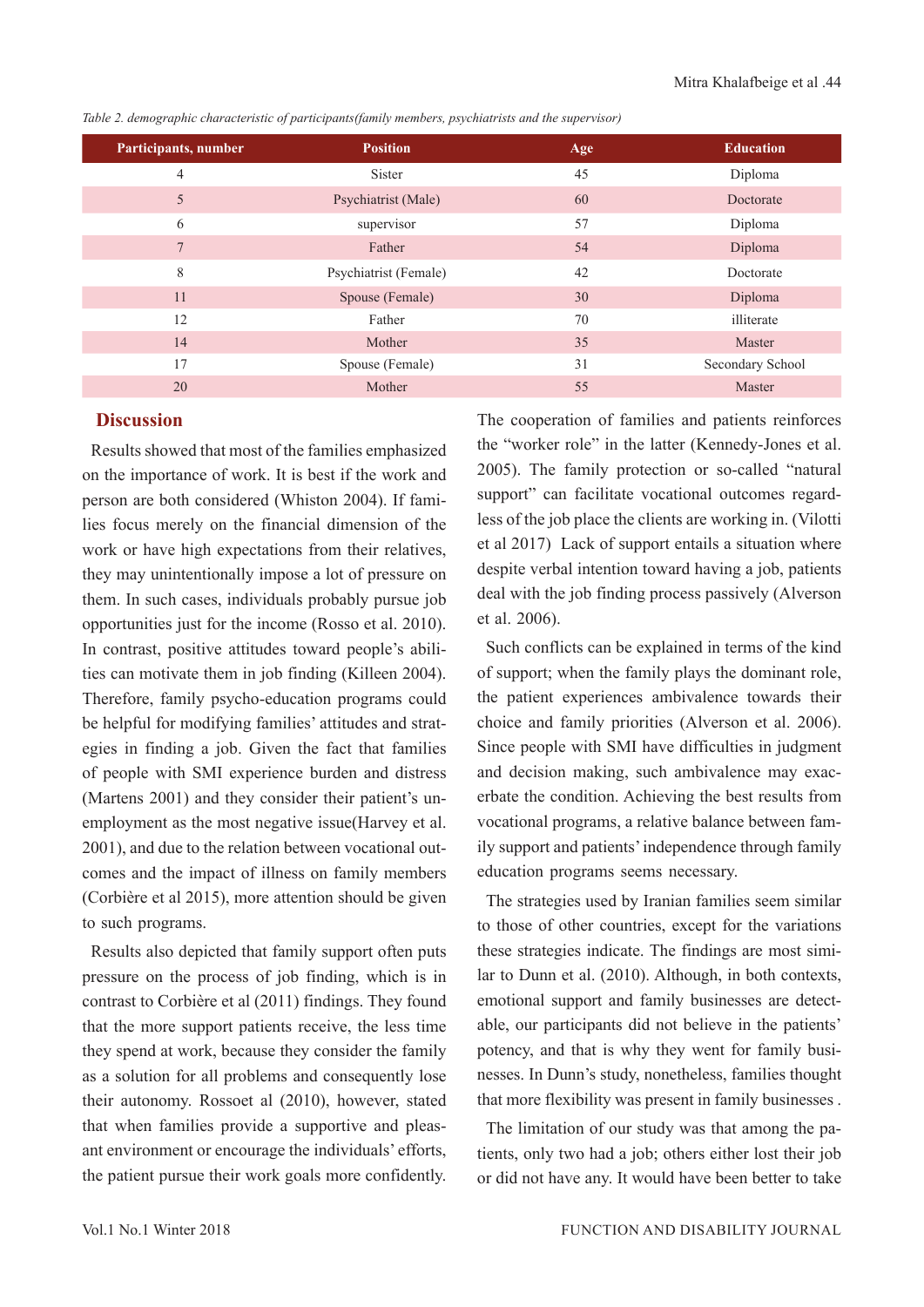45. Families 'experiences to Find a Job for Relatives ...

in more employed patients to add more credibility, yet that was not possible during the study. Moreover, negative cases were not included in the study.

## **Conclusion**

Despite the small number of families enrolled in the community mental health services (Drapalski, Leith et al. 2009), the role of the family is much more impressive in the Iranian context. Moreover, the limited social support entails families to have multiple strategies to help their relatives. Regarding the issue that some usual services like IPS are not practical for

#### **References**

Alverson, H., E. Carpenter and R. E. Drake (2006). An ethnographic study of job seeking among people with severe mental ill-ness. Psychiatric Rehabilitation Journal, 30(1): 15.

Blank, A., P. Harries and F. Reynolds (2011). Mental health service users' perspectives of work: A review of the literature. The British Journal of Occupational Therapy, 74(4): 191-199.

Blitz, C. L. and D. Mechanic (2005). Facilitators and barriers to employment among individuals with psychiatric disabilities: a job coach perspective. Work (Reading, Mass.) 26(4): 407-419.

Boardman, J., B. Grove, R. Perkins and G. Shepherd (2003). Work and employment for people with psychiatric disabilities. The British Journal of Psychiatry, 182(6): 467-468.

Boo, S.-L., J. Loong and W.-S. Ng (2011). Work experiences of people with mental illness in Malaysia: A preliminary qualitative study. The Qualitative Report, 16(1): 162-179.

Corbière, M., Renard, M., St-Arnaud, L., Coutu, M.-F., Negrini, A., Sauvé, G., & Lecomte, T. (2015). Union perceptions of fac-tors related to the return to work of employees with depression. Journal of occupational rehabilitation, 25(2), 335-347.

Corbière, M., S. Zaniboni, T. Lecomte, G. Bond, P.-Y. Gilles, A. Lesage and E. Goldner (2011). Job acquisition some clients, (Milton et al. 2015) the role of family becomes more sensitive.

### **Acknowledgments**

This article is based on a thesis written by the corresponding author in partial fulfillment of the requirements for the PhD degree in Occupational Therapy from the University of Social Welfare and Rehabilitation Sciences.

## **Conflict of Interest**

Authors declared no conflict of interest.

for people with severe mental illness enrolled in supported employment programs: A theoretically grounded empirical study. Journal of occupa-tional rehabilitation, 21(3): 342-354.

Drapalski, A., J. Leith and L. Dixon (2009). Involving families in the care of persons with schizophrenia and other serious mental illnesses: History, evidence, and recommendations. Clinical Schizophrenia & Related Psychoses, 3(1): 39-49.

Dunn, E. C., N. J. Wewiorski and E. S. Rogers (2010). A qualitative investigation of individual and contextual factors associated with vocational recovery among people with serious mental illness. American Journal of Orthopsychiatry, 80(2): 185.

Fossey, E. M. and C.A. Harvey (2010). Finding and sustaining employment: a qualitative meta-synthesis of mental health con-sumer views. The Canadian Journal of Occupational Therapy, 77(5): 303.

Gilbert, E., Marwaha, S., Milton, A., Johnson, S., Morant, N., Parsons, N., Cunliffe, D. (2013). Social firms as a means of vo-cational recovery for people with mental illness: a UK survey. BMC health services research, 13(1), 270.

Graneheim, U. H. and B. Lundman (2004). Qualitative content analysis in nursing research: concepts, procedures and measures to achieve trustworthiness. Nurse education today 24(2): 105-112.

Harvey, K., T. Burns, T. Fahy, C. Manley and T. Tattan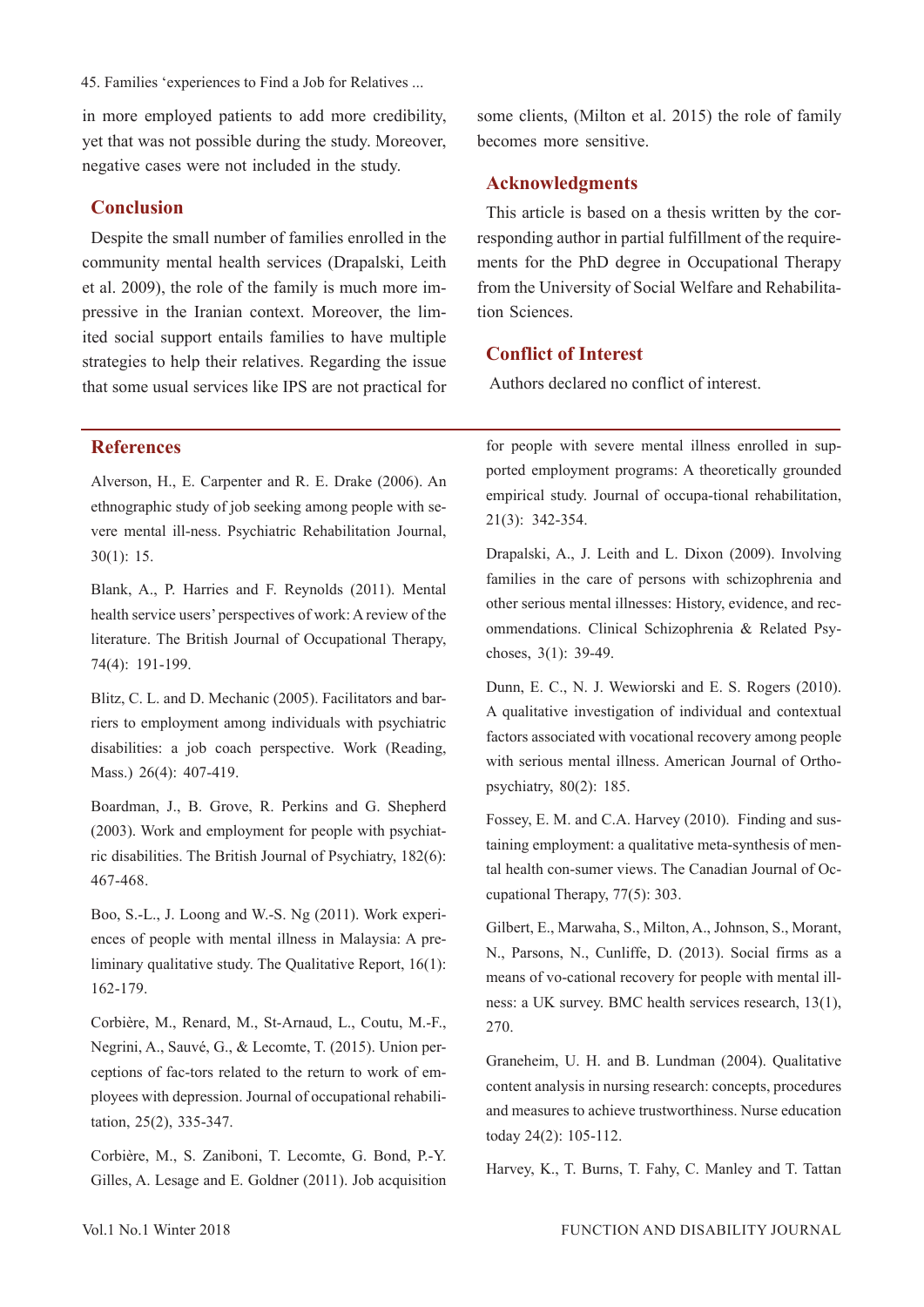(2001). Relatives of patients with severe psychotic illness: factors that influence appraisal of caregiving and psychological distress. Social Psychiatry and Psychiatric Epidemiology, 36(9): 456-461.

Harvey, S. B., M. Modini, H. Christensen and N. Glozier (2013). Severe mental illness and work: What can we do to maximise the employment opportunities for individuals with psychosis? Australian and New Zealand Journal of Psychiatry, 47(5): 421-424.

Henry, A. D. and A. M. Lucca (2004). Facilitators and barriers to employment: the perspectives of people with psychiatric disa-bilities and employment service providers. Work 22(3): 169-182.

Huff, S. W., C. A. Rapp and S. R. Campbell (2008). Every day is not always Jell-O: A qualitative study of factors affecting job tenure. Psychiatric Rehabilitation Journal, 31(3): 211.

Isik, E. (2013). Perceived Social Support and Locus of Control as the Predictors of Vocational Outcome Expectations. Educa-tional Sciences: Theory & Practice 13(3): 1426-1430.

Kennedy‐Jones, M., J. Cooper and E. Fossey (2005). Developing a worker role: Stories of four people with mental illness. Aus-tralian Occupational Therapy Journal, 52(2): 116-126.

Khalafbeigi, M., F. Mohammadi Shahboulaghi, M. Rassafiani, H.-A. Haghgoo and H. Taherkhani (2015). The meaning of work in people with severe mental illness (SMI) in Iran. Medical Journal of The Islamic Republic of Iran (MJIRI) 29: 179.

Killeen, M. B. and B. L. O'day (2004). Challenging expectations: how individuals with psychiatric disabilities find and keep work. Psychiatric Rehabilitation Journal, 28(2): 157.

Knapp, M., R. Mangalore and J. Simon (2004). The global costs of schizophrenia. Schizophrenia bulletin, 30(2): 279.

Lemieux, P., M.-J. Durand and Q. N. Hong (2011). Supervisors' perception of the factors influencing the return to work of work-ers with common mental disorders. Journal of occupational rehabilitation, 21(3): 293-303.

Liberman, R. P. (2009). Recovery from disability: Manual of psychiatric rehabilitation, Washington, DC: American Psychiatric Pub.

Martens, L. and J. Addington (2001). The psychological well-being of family members of individuals with schizophrenia. Social psychiatry and psychiatric epidemiology, 36(3): 128-133.

Marwaha, S., S. Johnson, P. Bebbington, M. C. Angermeyer, T. Brugha, J.-M. Azorin, R. Kilian, A. Kornfeld, M. Toumi and E. S. Group (2008). Correlates of subjective quality of life in people with schizophrenia: findings from the EuroSC study. The Journal of nervous and mental disease, 196(2): 87-94.

Marwaha, S., S. Johnson, P. E. Bebbington, M. C. Angermeyer, T. S. Brugha, J.-M. Azorin, R. Killian, K. Hansen and M. Toumi (2009). Predictors of employment status change over 2 years in people with schizophrenia living in Europe. Epidemiologia e psichiatria sociale, 18(04): 344-351.

Milton, A., Parsons, N., Morant, N., Gilbert, E., Johnson, S., Fisher, A., Singh, S., Cunliffe, D. and S. Marwaha (2015). The clinical profile of employees with mental health problems working in social firms in the UK. Journal of Mental Health, 24(4): 242-248.

Nabdel, Y., N. Pourafkary and H. Dadashzadeh (2002). A six year follow - up study of schizophrenic patients admitted in Ta-briz mental hospital. Medical Journal of Tabriz University of Medical Sciences 54: 53-53

Ohaeri, J. U. (2001). Caregiver burden and psychotic patients' perception of social support in a Nigerian setting. Social Psychia-try and Psychiatric Epidemiology, 36(2): 86-93.

Rosso, B. D., K. H. Dekas and A. Wrzesniewski (2010). On the meaning of work: A theoretical integration and review. Research in organizational behavior, 30: 91-127.

Tse, S. and M. Yeats (2002). What helps people with bipolar affective disorder succeed in employment: A grounded theory ap-proach. Work, 19(1): 47-62. PMid:12454350

Van Wijngaarden, B., Schene, A. H., Koeter, M., Vázquez-Barquero, J. L., Knudsen, H. C., Lasalvia, A., & McCRONE, P. (2000). Caregiving in schizophrenia: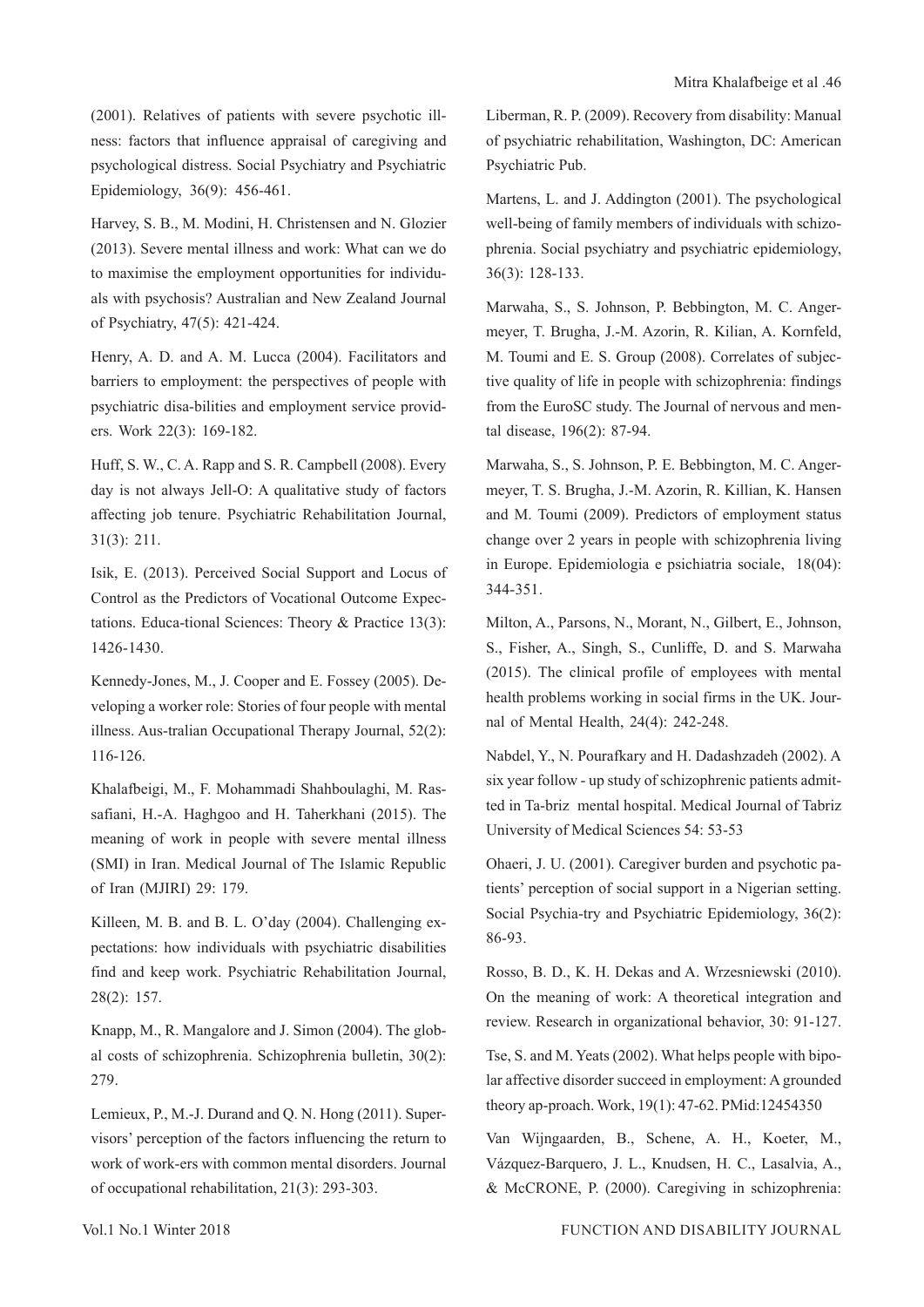47. Families 'experiences to Find a Job for Relatives ...

development, internal consiconsistency and reliability of the Involvement evaluation ques-tionnaire-European version. The British Journal of Psychiatry, 177(39), s21-s27.

Villotti, P., Corbière, M., Fossey, E., Fraccaroli, F., Lecomte, T. and C.Harvey( 2017). Work accommodations and natural sup-ports for employees with severe mental illness in social businesses: An international comparison. Community mental health journal, 53(7):864-870.

Whiston, S. C. and B. K. Keller (2004). The influences of the family of origin on career development a review and analysis. The Counseling Psychologist, 32(4): 493-568.

Woodside, H., L. Schell and J. Allison-Hedges (2006). Listening for recovery: The vocational success of people living with men-tal illness. Canadian Journal of Occupational Therapy, 73(1): 36-43.